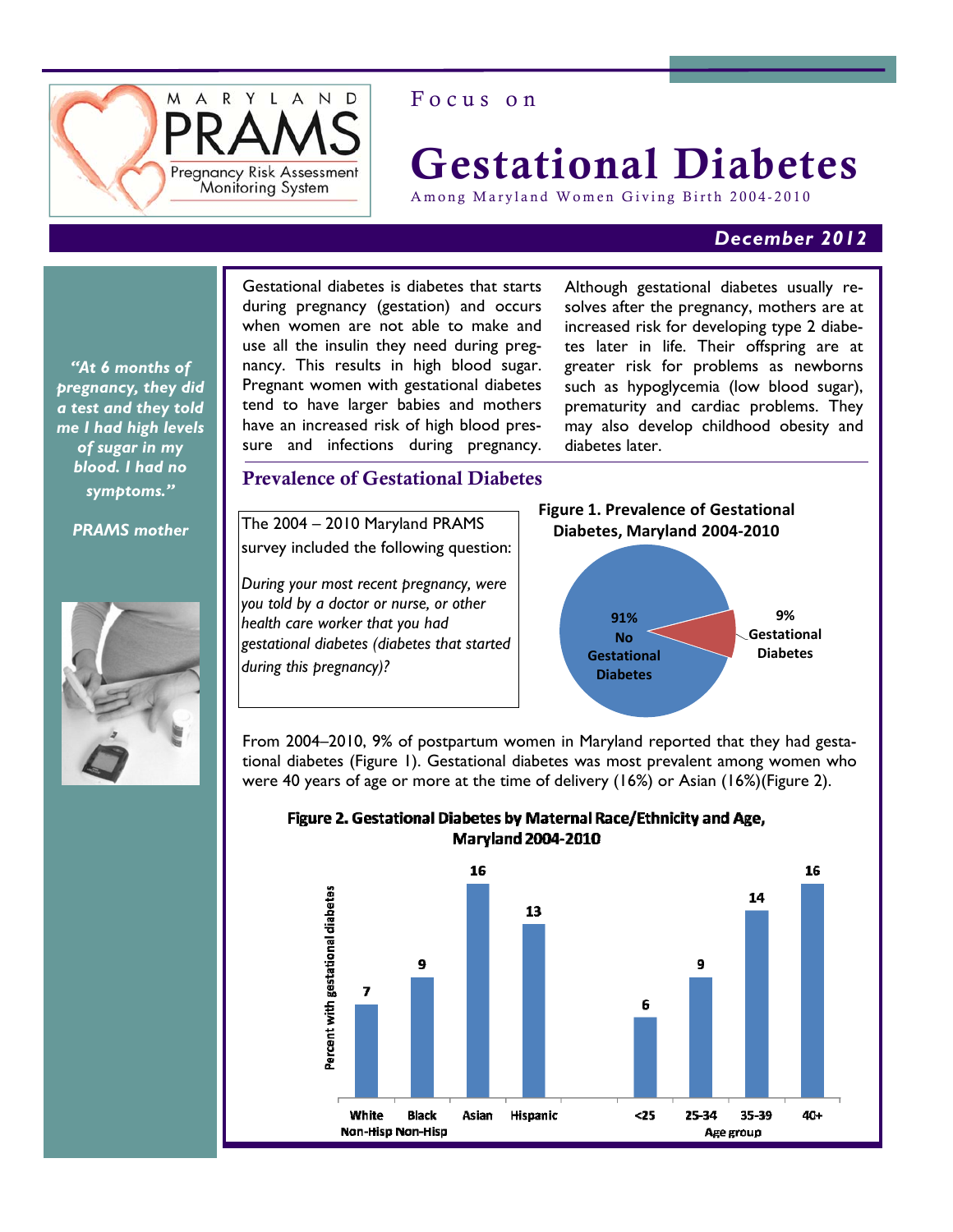# Factors Associated with Gestational Diabetes

#### Multiple Gestation

Gestational diabetes was more prevalent among women with multiple gestations than singleton gestations. Twenty-six percent of women who were having triplet or higher gestations reported gestational diabetes. They were nearly three times more likely to report having diabetes during pregnancy than women with singleton gestations (9%) (Figure 3).



Figure 3. Gestational Diabetes by Singleton and Multiple

| Table 1. Factors Associated with Gestational Diabetes, Maryland                                                                                                                                                                                                                                                                                                                                                                                       |                                                                            |
|-------------------------------------------------------------------------------------------------------------------------------------------------------------------------------------------------------------------------------------------------------------------------------------------------------------------------------------------------------------------------------------------------------------------------------------------------------|----------------------------------------------------------------------------|
| 2004-2010 (N=1,296)                                                                                                                                                                                                                                                                                                                                                                                                                                   |                                                                            |
| Factor                                                                                                                                                                                                                                                                                                                                                                                                                                                | <b>Gestational Diabetes</b><br>℅                                           |
| Before Pregnancy<br>Body Mass Index (BMI)<br><18.5, underweight<br>18.5-24.9, normal weight*<br>25-29.9, overweight*<br>30 and +, obese*<br>Hypertension* - yes<br>Hypertension*-no<br>Cigarette smoking, 3 months pre-pregnancy-yes<br>Cigarette smoking, 3 months pre-pregnancy-no<br>Unintended pregnancy<br>Intended pregnancy<br>Physical abuse by current or former partner-yes<br>Physical abuse by current or former partner-no               | 6<br>6<br>10<br>16<br>17<br>9<br>9<br>9<br>8<br>10<br> 3<br>9              |
| During Pregnancy<br>Initiation of care, 3rd trimester or no care<br>Initiation of care, 1st or 2nd trimester<br>Hypertension*-yes<br>Hypertension*-no<br>Cigarette smoking, last 3 months-yes<br>Cigarette smoking, last 3 months-no<br>Alcohol use, last 3 months-yes<br>Alcohol use, last 3 months-no<br>Physical abuse by current or former partner-yes<br>Physical abuse by current of former partner-no<br>*Rates differed significantly (p<.05) | $\overline{2}$<br>10<br>16<br>8<br>$\overline{0}$<br>9<br>6<br>9<br>9<br>9 |

The highest rates of gestational diabetes were reported by women who stated that they had an obese BMI before pregnancy (16%), or had hypertension before (17%) or during (16%) pregnancy. Women with an obese BMI before pregnancy had nearly three times the rate of gestational diabetes as women with a normal BMI; and, women with hypertension before or during pregnancy had twice the rate of gestational diabetes as women without hypertension. (Table 1). These different rates were statistically significant.

### Caeserean section

The primary caesarean section rate among women who reported gestational diabetes was 43% - a significantly higher rate than among women who were not diabetic during pregnancy (31%) (data not shown).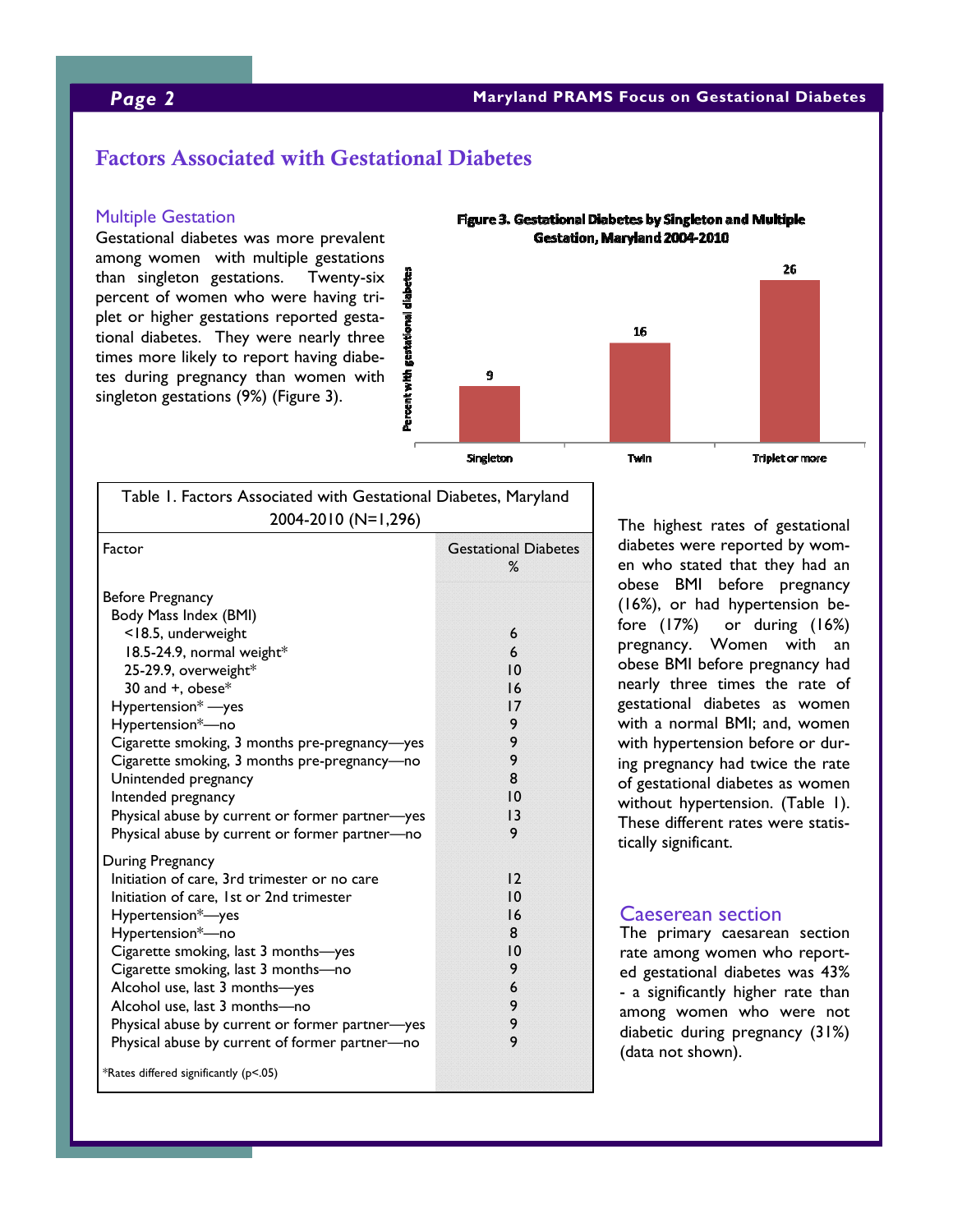### **Maryland PRAMS Focus on Gestational Diabetes** *Page 3*

# Preterm and Early Term Birth



One out of every two women with gestational diabetes experienced a premature delivery (15%) or an early term birth (35%). (Figure 4).

# **Discussion**

Gestational diabetes was reported by 9% of pregnant women, and has farreaching consequences for the health of women, as well as the health of their infants. Gestational diabetes was more commonly reported among mothers who were 40 years of age or more at the time of delivery (16%), Asian (16%) or Hispanic (13%). Factors such as multiple pregnancy greatly increase the risk of diabetes. Mothers with a triplet gestation were nearly three times more likely to develop diabetes than mothers with a singleton gestation. Other factors such as hypertension before or during pregnancy, and obesity before pregnancy were also associated with increased prevalence of gestational diabetes. One out of every two women who reported gestational hypertension delivered at less than 39 weeks of gestation.

Gestational diabetes has serious health consequences for both the mother and child including increased chances of future type 2 diabetes and its complications of kidney disease, blindness, infection and amputation. During pregnancy, diabetes can cause maternal hypertensive disorders, newborn low blood sugar, and large – sized babies (macrosomia) at delivery. Macrosmia increase the risk of birth injury and c-section.

Because diabetes has few symptoms, all mothers should be tested for diabetes during the 24th-28th week of pregnancy and at the postpartum visit.

*"Get tested for diabetes. You may need to get on a diabetic diet during pregnancy."* 

 *PRAMS Mothers*